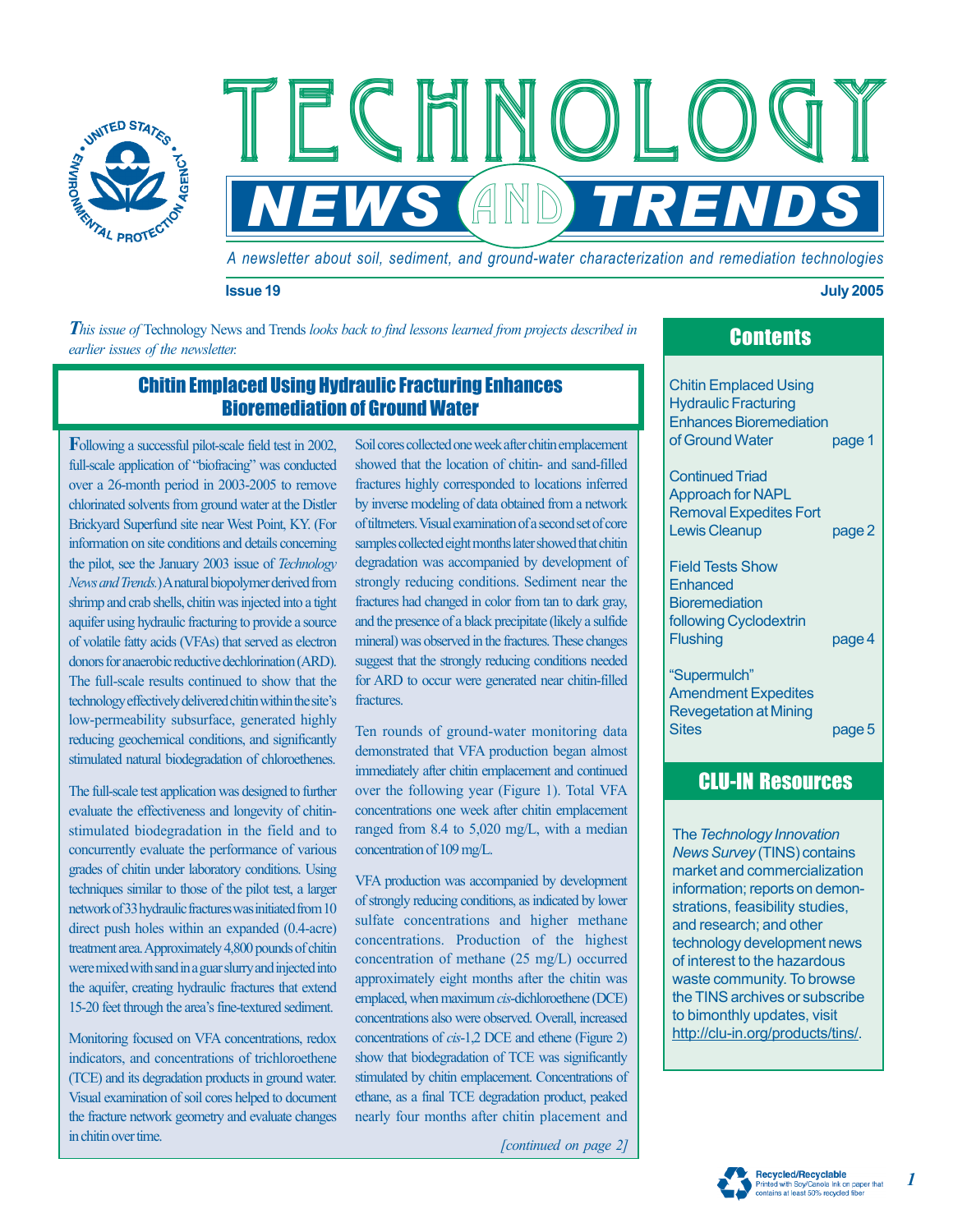*Figure 1. Representative data from one of 17 monitoring wells showed that injection of chitin in Distler Brickyard ground available to serve as electron donors for enhanced bioremediation. water produced a range of VFAs that were* 

#### *[continued from page 1]*

remained elevated to various degrees throughout the project period.

Concurrent laboratory column studies were conducted at Pennsylvania State University to degradation, and chitin longevity for three grades of chitin (SC-20, SC-40, and SC-80). While the most refined grade of chitin (SC-80) demonstrated superior performance in terms of the least refined grade (SC-20) performed nearly as well. The intermediate refined grade (SC-40) and an estimated factor of 2.5 cost differential compare VFA production, chloroethene VFA production and chloroethene degradation, performed slightly lower. Based on these results



between the SC-20 and SC-80, researchers recommend the use of SC-20 in future applications.

Full-scale biofracing at this site was estimated to cost \$500,000, which was provided by the National Science Foundation under an innovative technology grant for small businesses. It is estimated that chitin accounted for only 2.5%

of the total project cost. Other agency support provided analytical services. The State of cleanup at the Distler Brickyard, anticipates that ground-water monitoring will continue for several years until cleanup goals are met. was provided by the U.S. EPA Region 4, which Kentucky, now holding lead responsibility for



*Contributed by Ken Logsdon, Kentucky Department for Environmental Protection (502-564-6716 or kenneth.logsdon@ky .gov), Femi Akindele, bstarr@northwind-inc.com) U.S. EPA Region 4 (404-562-8809 or akindele.femi@epa.gov), and Bob Starr, North Wind, Inc. (208-557-7878 or* 

*Figure 2. TCE breakdown was observed consistently over an 18-month period following chitin emplacement at the Distler Brickyard.* 

## Continued Triad Approach for NAPL Removal Expedites Fort Lewis Cleanup

**A**ggressive treatment of a nonaqueous-phase liquid (NAPL) source area at the Fort Lewis undertaken last year following use of a Triad approach for characterizing contaminant migr-Engineers (USACE) had completed site characterization involving a dynamic investigation approach, systematic planning, and Logistics Center near Tacoma, WA, was ation in the area's dual aquifer system. In 2002, the Fort Lewis Public Works and U.S. Army Corps of real-time data collection (described in the July 2004 issue of *Technology News and Trends*). They then installed and operated an in-situ electrical resistance heating (ERH) system to sequentially treat three NAPL source areas of the logistics center's "East Gate Disposal Yard."

The Triad approach was continued during the remediation stage to maximize removal of NAPL containing TCE and associated volatile organic

compounds (VOCs) from soil and ground water at the first of the three source areas. Sequential treatment will allow lessons learned from one source area to be applied to the next through an adaptive site management approach. In the first treatment area, an onsite gas chromatograph/mass spectrometer (GC/MS) and other field-based technologies such as vibrating-wire transducers were used during ERH operations. Such onsite

*[continued on page 3]*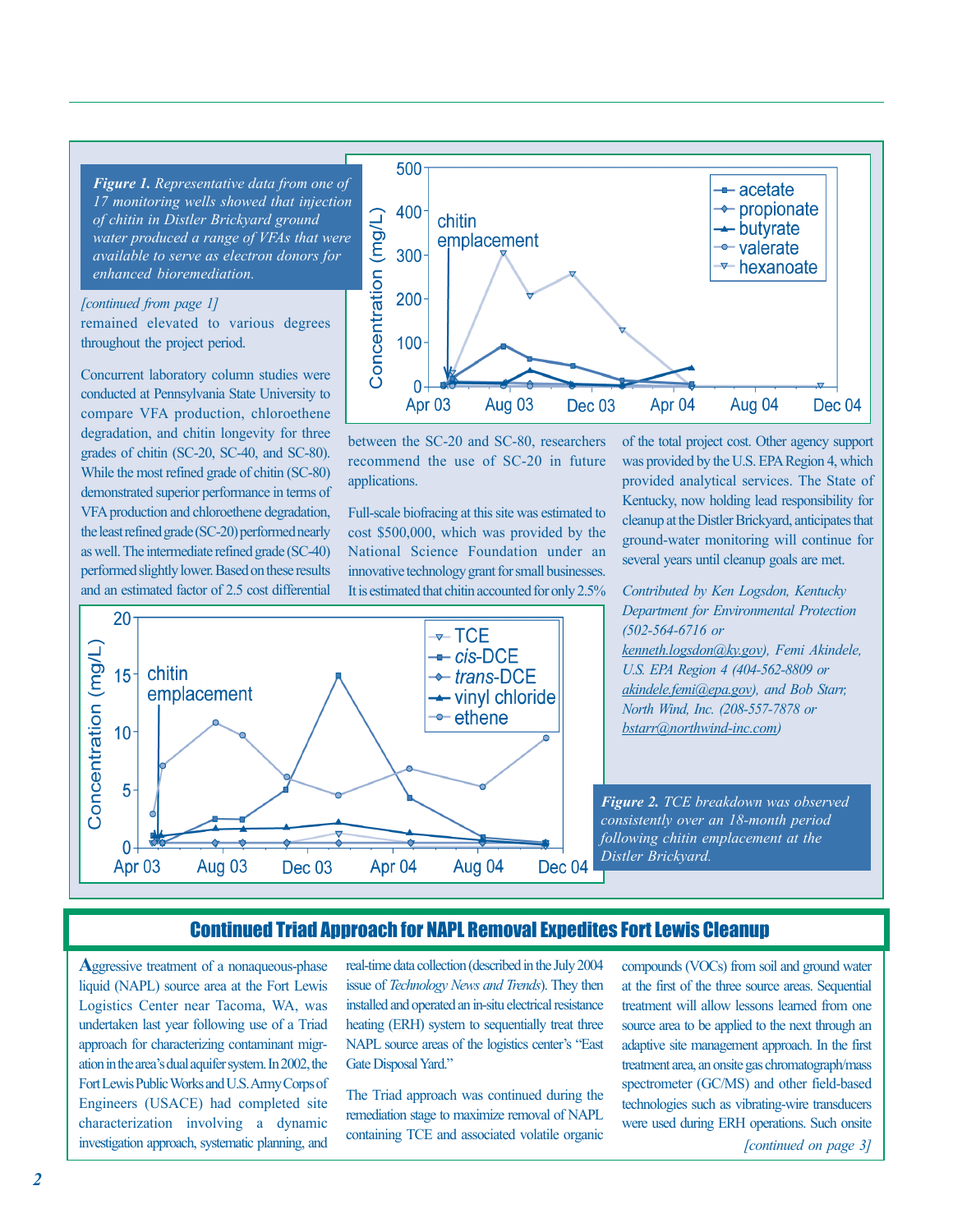### *[continued from page 2]*

methods facilitate a dynamic strategy for measuring contaminant recovery rates and mass, ensuring hydraulic containment goals are met, modifying the treatment system as needed, and optimizing the treatment system's efficiency.

In the first treatment area, heat was applied across a 25,500-ft2 zone using 106 electrodes installed at depths extending 39 feet below grade. Each electrode contained a co-located multiphase extraction well that was plumbed to other electrode wells, resulting in six separate liquid and vapor requirements included a constant temperature of 100°C in the saturated zone, 90°C in the vadose zone soil, and sustained temperatures at these operations were monitored with 224 thermocouples. recovery regions. The system's original operational levels for 60 days. Temperatures during system

During active treatment, the onsite GC/MS produced water and air data within 24 hours of sample collection and the data were posted to an total of 870 air samples and 858 water samples were analyzed. Offsite laboratories analyzed split samples and selected primary samples, including 58 air samples and 46 water samples. online system accessible by all project staff. A

Monitoring indicated that the goal of sustaining a boiling temperature throughout the entire saturated zone for 60 days was unnecessary due to diminishing return of chlorinated solvent mass was refined to reflect a better understanding of ERH operation, the remediation strategy was modified to focus on maintaining 100°C in smaller areas where evidence of NAPL was noted during pre-remediation sampling and system installation. recovery. The conceptual site model consequently contaminant distribution. After three months of

The presence of NAPL had been identified earlier through use of photoionization and ultraviolet methods, sheen tests, and specialized soil test kits. This information was used during ERH operations alongside wellhead-specific vapor data

*Figure 3. Distinct changes in chlorinated VOC concentrations in ground water began occurring 2-3 months after ERH startup at the East Gate Disposal Yard.* 

to determine which multi-phase extraction wells were producing the largest mass of contaminant and to direct electrical power toward those areas.

Approximately 95% of the thermocouples reached the TCE boiling point (77-89°C) below the groundtemperatures. Failure to achieve the desired temperatures at 31 of the thermocouples was attributed to an unexpected presence of distinct, highly permeable paleochannels at depths of 16-21 Thermocouples that reached the TCE boiling point were maintained an average of 97 days. Those that reached project target temperatures were maintained an average of 70 days. water table, and 86% reached the project's target feet, which introduced steady streams of cold water.

point of system shutdown, which occurred after temperatures in the NAPL hot spots had been maintained above the boiling point of TCE in water for an average of 97 days. Subsurface temperatures at 193 of the 224 thermocouples had reached 90°C in the vadose zone and 100°C in the saturated zone, and subsurface VOC concentrations had decreased more than 90%. Temperature data also were used to determine the eight months of operation. At that point,

Ground-water quality data from wells inside, outside, and below the treatment area have not indicated contaminant rebound within the treatment area contaminant migration beyond the treatment area after shutdown has not been observed. following shutdown of the ERH system. Similarly,

Use of ERH resulted in a total mass removal (including vapors, dissolved-phase liquid, and NAPL) of 2,576 kg of TCE, 405 kg of DCE, and data indicated that recovery of vapor-phase TCE peaked approximately four months after system showed that TCE concentrations peaked as NAPL transitioned to the dissolved phase. TCE concentrations dropped over the following four months to levels below starting concentrations (averaging 383 µg/L). These estimates do not include degradation occuring in-situ during treatment. 40,171 kg of total petroleum hydrocarbons. Vapor start-up. At the same time, ground-water data

Data from nine ground-water monitoring wells showed significant reductions in chlorinated VOC concentrations following ERH treatment (Figure 3). The highest ground-water concentration of TCE prior to treatment was  $1,500 \mu$ g/L. Though it increased to a maximum of 950,000 µg/L during heating, the average concentration decreased to 57 µg/L and is expected to continue declining. Post-treatment monitoring confirms that no contaminant rebound has occurred in saturated or vadose zone soil, and that significant TCE NAPL no longer exists in the treatment area.

The Triad work strategy is being modified as lessons are learned throughout the remediation process. Cleanup at the second source area recently began, and remediation of the third area is scheduled to begin in the spring of 2006. system will continue for removal of remaining dissolved-phase contaminants from the ground Triad projects is available from the on-line Triad Resource Center at http://www.triadcentral.org. Optimization of the site's existing pump-and-treat water.A detailed technical profile on this and other

*[continued on page 4]* 

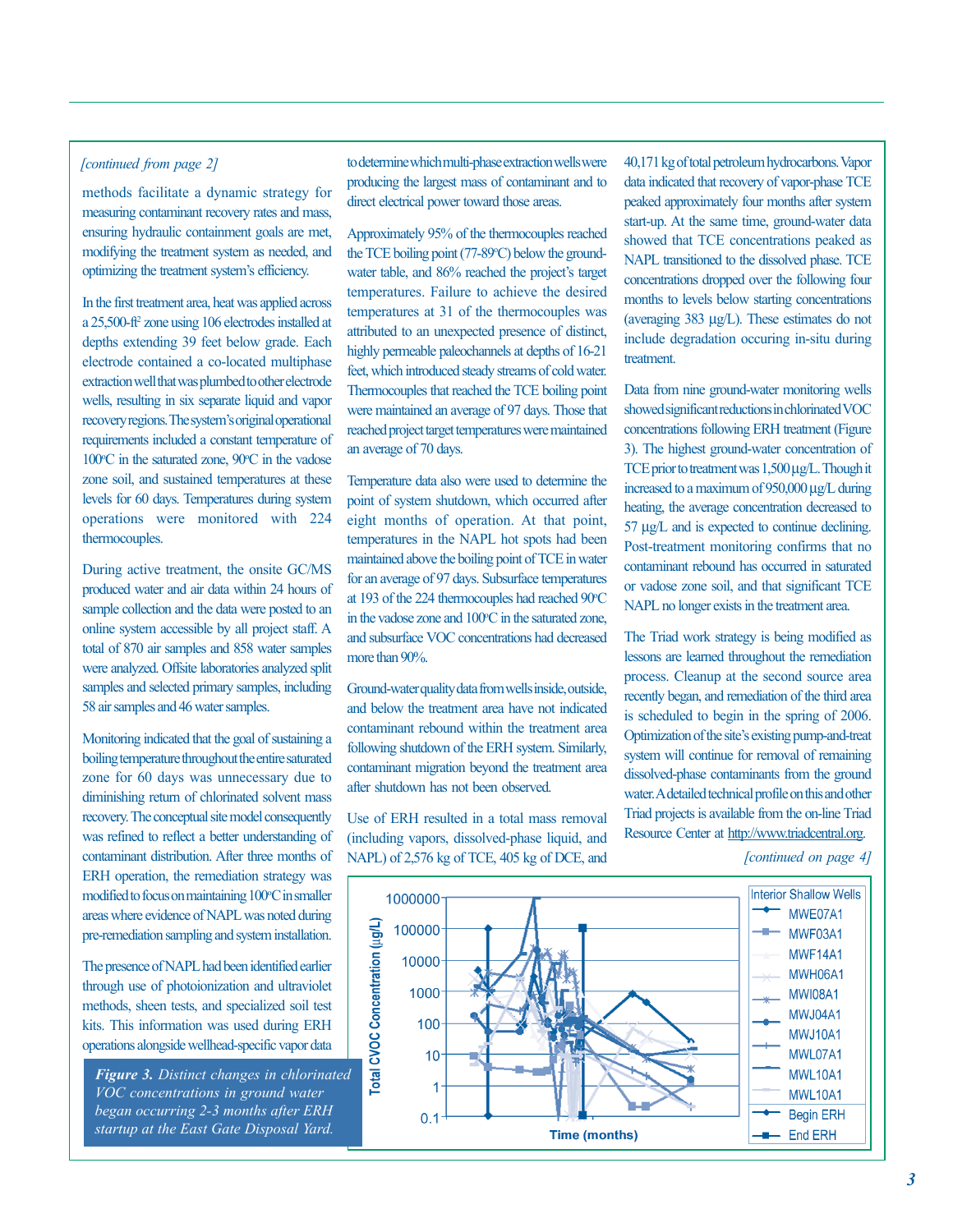### *[continued from page 3]*

Fort Lewis currently is designing and implementing an area-wide treatment performance assessment to evaluate thermal treatment system impacts on contaminant flux. In addition, an Program (ESTCP) demonstration is underway to evaluate bioremediation and enhanced mass transfer for dense nonaqueous-phase liquid (DNAPL) source treatment. Environmental Security Technology Certification

*Contributed by Kira Lynch, USACE (206-764-6918 or kira.p.lynch@nws02.usace.army.mil)* 

## Field Tests Show Enhanced Bioremediation following Cyclodextrin Flushing

**T**he U.S. Department of Defense (DOD) conducted a four-month field demonstration in 2002 to evaluate cyclodextrin-enhanced insitu removal of organic contaminants from 2003 Technology News and Trends). Under its that TCE concentrations in DNAPL declined an average of 77.3% from pre-treatment levels; initial aqueous TCE concentrations increased nine-fold; and solubility for 1,1,1-trichloroethane (TCA) increased up to 19-fold. Overall DNAPL saturation in the treatment wells decreased 70-81%. ground water at the Naval Amphibious Base Little Creek in Virginia Beach, VA (see January ESTCP, DOD more recently analyzed the project's cost and performance data. They found

The cost of cyclodextrin-enhanced flushing (CDEF) was evaluated based on two deployment methods: injection and extraction (I/E) of cyclodextrin solution using several wells, and application of cyclodextrin in a multi-well push-pull (CPPT) mode. The CPPT approach cost approximately half of a comparable I/E system. While the cost of full-scale implementation of CDEF was found to be similar to other technologies, significant cost savings are associated with CDEF due to its ability to shorten remediation time.

Researchers concluded that the use of other technologies may be required in conjunction with CDEF at some sites, such as those involving free-moving NAPL. In addition, CDEF may be

*Figure 4. Increased cyclodextrin concentrations in the subsurface correlated highly with increased CVOC concentrations during the Denver brownfield pilot project, and were followed by concentration declines caused by both biodegradation and other attenuation processes.* 

most effective in initially lowering extremely elevated concentrations of contaminant, followed by a remediation approach to further reduce number CU-0113] is available at http:// www.estcp.org.) concentrations to below MCLs. (The complete ESTCP cost and performance report [publication

CDEF technology was used more recently at a former dry cleaning site in Denver, CO, as part of a voluntary cleanup and brownfield redevelopment effort. Enhanced reductive dechlorination (ERD) was implemented at this site through a series of molasses injections into a subsurface comprising required hydraulic fracturing to enhance groundwater flow and ensure delivery of the carbohydrate material needed for anaerobic microbial degradation. Through a network of 65 borings, 119 fractures at depths of 12-37 feet were initiated over the extent of a ground-water plume of mixture of sand, guar gum, and chemical stabilizers was introduced into the subsurface during in each of the two water-bearing zones. The hydraulic radius of influence for these fractures ranged from less than 5 to 75 feet. relatively tight sand, clay, and silt. These conditions tetrachlorethene (PCE) exceeding 5 mg/L. A hydrofracturing to create highly permeable fractures Once data confirmed the ERD system was mature, a pilot-scale CDEF test was conducted to evaluate the use of cyclodextrin to enhance chlorinated VOC (CVOC) desorption from soil while acting as a carbohydrate source to stimulate the reductive dechlorination process. plume was already being treated using an inleave" application, any CVOC mobilization in ground water resulting from cyclodextrin injection would be treated in the downgradient IRZ. Preliminary results suggest that cyclodextrin increased the aqueous-phase concentration of total CVOCs at this site by approximately 350% (Figure 4). The area's downgradient dissolved-phase situ reactive zone (IRZ) strategy. In this "inject-

A follow-up pilot study is underway at a second commercial site in Colorado where mixed solvents (including 1,1,1-TCA, TCE, methylene chloride, and petroleum distillates) had leaked from underground storage tanks. The study is further evaluating the effectiveness of using cyclodextrin in a push-pull application to remove DNAPL and to lower source area concentrations to levels eventually treatable by

#### *[continued on page 5]*

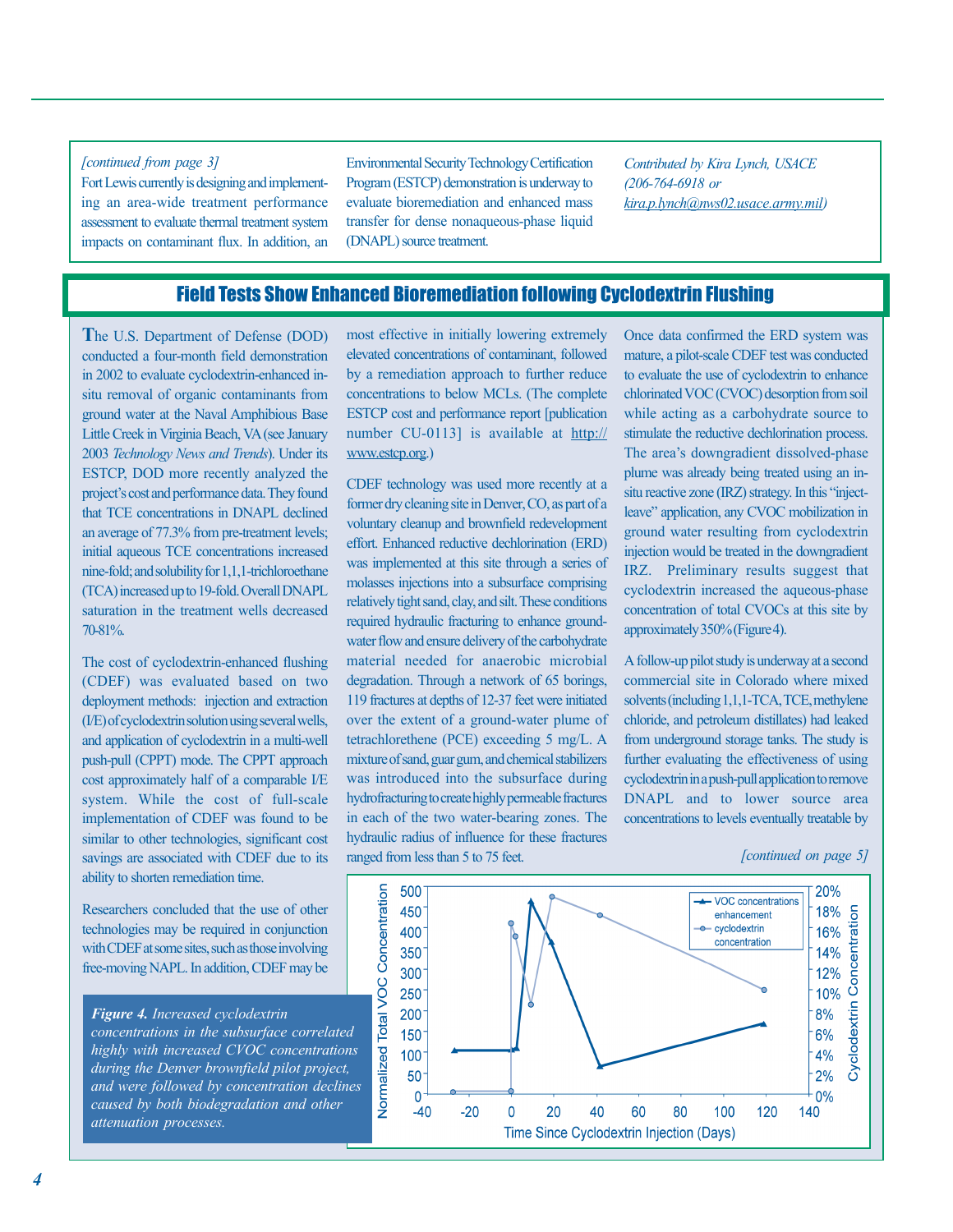### *[continued from page 4]*

natural attenuation. In contrast to conventional application based on a "line-drive" hydraulic strategy involving multiple injection wells and distant extraction wells, the push-pull strategy allows cyclodextrin solution to be injected into a single treatment well and extracted from the same well after a short residence time. The push-pull method avoids high rates of agent dilution (up to 90%) that are common to the line-drive method as well as the extensive ground-water flow modeling required for line-drive implementation. In addition, operational costs are lowered by the use of only a single well and by the conservation of costly but recyclable cyclodextrin agent.

*Contributed by Assoc. Prof. Thomas Boving, University of Rhode Island Department of Geosciences (401-874-7053 or ARCADIS G&M (720-344-3500 or ARCADIS G&M (720-344-3500 or jpark@arcadis-us.com) boving@uri.edu), Craig Divine, Ph.D., cdivine@arcadis-us.com) and Juli Park,* 

### "Supermulch" Amendment Expedites Revegetation at Mining Sites

**I** n 1997, the U.S. Department of Agriculture conducting a series of revegetation experiments and demonstrations at the Bunker Hill Mining and Metallurgical (Superfund) Site in central Idaho (detailed in the July 2003 *Technology News and*  ash, called "Supermulch," was applied to an approximate seven-acre ground surface encompassing a former impoundment and hillsides partnership, amendment materials for a portion of the hillside remediation were provided by the City innovative technical and business strategies merited an award of engineering excellence from the American Council of Engineering Companies (USDA) and University of Washington began *Trends)*.A mixture of municipal biosolids and wood surrounding a former zinc smelter.Through a unique of Coeur d'Alene and Avista Utilities. The project's earlier this year.

Long-term monitoring indicated that tissue samples from plants grown in the Supermulch remained within normal ranges and that revegetation was achieved on 100% of the amended plots. For example, zinc concentrations in soil of the amended plots ranged from 2,500 to 19,000 ppm, while zinc concentrations in plant tissue ranged from 45 to 74 ppm-well within normal plant concentrations. Analysis of seed germination as another key index of revegetation showed that no germination had occurred during the same time in control plots.

The revegetation approach developed at Bunker Hill has since been employed at other sites. In alluvial tailings deposits at the California Gulch Superfund site in Leadville, CO. Disposal or erosion the past 100 years had created a 10-mile stretch of 1998, University of Washington researchers assisted EPA's Environmental Response Team (ERT) in designing an amendment mixture for of high-pyrite tailings into the Arkansas River over

barren mine deposits with high acidity and elevated metal concentrations in soil, including 1,500-3,500 ppm lead, 9-27 ppm cadmium, and 1,500-3,400 ppm zinc. In addition, high metal concentrations in irrigated pastures had contributed to elevated rates of plant toxicity and high mortality in grazing livestock. Removal of the tailings was not feasible due to the potential for tailings to enter the river during field activities, the high cost of replacement topsoil, and the difficulty of locating an acceptable repository for contaminated soil.

The Bunker Hill revegetation strategy was modified at California Gulch to use higher rates of lime amendment to neutralize the acidity of the tailings, and to apply the Supermulch amendment directly into (rather than atop) the tailings at a depth of 6-12 Inexpensive biosolids again were obtained partially through a municipal partnership, with Denver Metro, the public wastewater treatment authority in Denver, CO. inches using a bulldozer and toothed ripper.

Seven years later, approximately 35 acres of the ten-mile riverside stretch have been restored and now support dense vegetation (subject to recent although total soil concentrations of metals of concern have not changed, extractable and available lead, cadmium, and zinc are now below regulatory leaching procedure (TCLP)-extractable cadmium the untreated tailings to 0.06 ppm within two years after amendment addition. drought conditions). Analytical sampling conducted by EPA and USDA indicates that standards. For instance, toxicity characteristic in the top foot of soil decreased from 1.32 ppm in

assessment of the treatment area, finding that metalsrelated risk to wildlife no longer exists. In addition to ERT conducted a four-year ecological risk

standard extracts such as TCLP and the multiple extraction procedure (MEP), the assessment evaluated ecosystem endpoints "from the soil up," including microbial populations and activity in soil; earthworm communities and metal uptake; plant germination and metal concentration; field plant species diversity; small mammal populations and metal body burden; and fat head minnow survival in re-entrained tailings of the upper Arkansas

*[continued on page 6]* 

## Contact Us

**is on the NET!**  *Technology News and Trends* 

**and View, download, subscribe, unsubscribe at:** 

> http://cluin.org http://www.epa.gov/tio

welcomes readers' comments correspondence to: *Technology News and Trends*  and contributions. Address

Ann Eleanor Office of Superfund Remediation and (5102G) Ariel Rios Building Phone: 703-603-7199 Fax: 703-603-9135 Technology Innovation U.S. Environmental Protection Agency 1200 Pennsylvania Ave, NW Washington, DC 20460